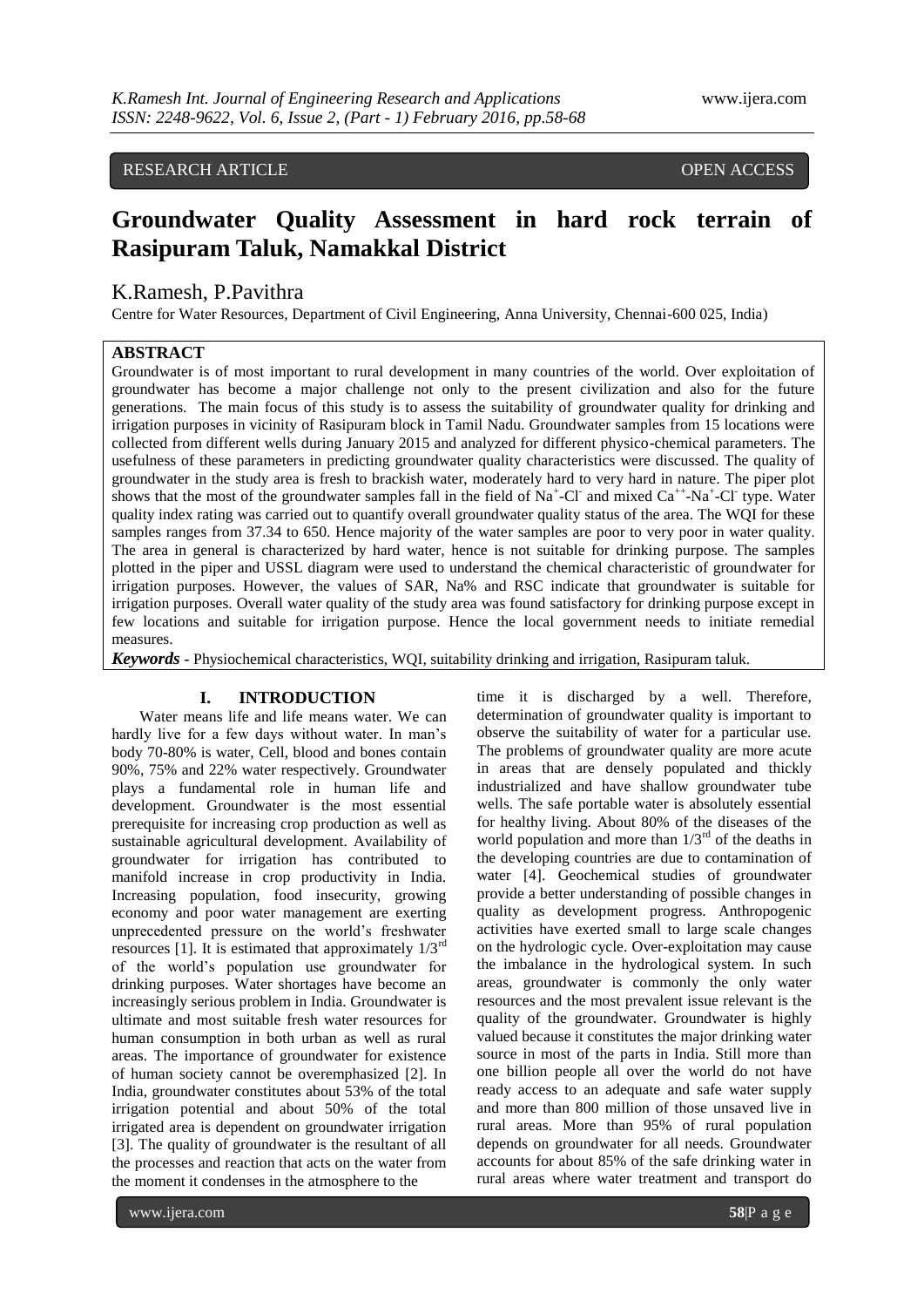not exist. According to the Centre Groundwater Board, the dynamic fresh groundwater resources of India have been estimated at  $432 \text{ km}^2/\text{year}$  of which 396  $km^2$  is estimated to be utilizable [5]. The chemical composition of groundwater is controlled by many factors that include composition of precipitation, geologic structure and mineralogy of the watersheds and aquifers, geological processes within the aquifer [6]. Groundwater quality data gives important clues to the geologic history of rocks and indications of groundwater recharge, movement and storage [7]. Depletion of groundwater levels and deterioration of water quality requires immediate attention. Therefore, water quality monitoring of various sources is essential to know the status so as to suggest safety measures. Groundwater is mostly chemically non-polluted when drawn from greater depth. Human beings have made aquifer as their prime requisite due to unavailability of reliable source of water as that of the groundwater. So during past decades, groundwater quality has emerged as one important and confronting environmental issued [8]. Water quality analysis is one of the most important aspects in groundwater studies. Chemical classification also throws light on the concentration of various predominant cations, anions and their interrelationship. According to National Water Policy [9] both surface and groundwater should be regularly monitored and progress should be undertaken for the improvement of water quality. Water quality plays an important role in promoting agricultural production and standard of human health. Suitability of groundwater for domestic and irrigation purposes is determined by its groundwater geochemistry. The objective of the present work is to discuss the major ion chemistry of groundwater of Rasipuram block.

## **II. STUDY AREA**

The study area is Rasipuram block in Namakkal district, Tamil Nadu state, approximately 250 km<sup>2</sup> in extent (Figure 1) is located on the foot hill slopes of the Kolli hills to the east and Bodamalai hills to the north. General slope is towards south and southwest direction, the area charcteristerizd by almost elevated topography with some undulation and hills. It is located on the highway NH7 which connects Salem and Namakkal. The town is located on new broad gauge line which connects Salem and Karur. Rasipuram got its name from Rajapuram which literally means king's town. It is located 364 km south of Chennai city and 27 km from Salem city. Rasipuram is important taluk in Namakkal district. The chief industry of the town is weaving. Puttunoolkarar who belongs in Sourashtra Community lives in large numbers in this town together with kaikolar. They are weaving cotton cloth and silk saris. Another important aspect in the taluk is the Sago production. Nearly 176 Sago factories are

located in and around the Rasipuram taluk. Sago and Starch production in this area are exported other countries. Ghee and handloom silk saree production and education are also famous in Rasipuram taluk. The area receives the rain under the influence of both southwest and northeast monsoons. The northeast monsoon chiefly contributes to the rainfall in the area. Most of the precipitation occurs in the form of cyclonic storms caused due to the depressions in Bay of Bengal. The southwest monsoon rainfall is highly erratic and summer rains are negligible. Rasipuram and surrounding areas have an average rainfall of 700 mm. The area enjoys tropical climate. The weather is pleasant during the period from November to January. Mornings in general are more humid than afternoons, with the humidity exceeding 78% on an average. In the period June to November the afternoon exceeds 66% on an average. In the rest of the year the afternoons are drier, the summer afternoons being the driest. The hot weather begins early in March, the highest temperature being felt in April and May. Weather cools down progressively from about the middle of June and by December; the mean daily maximum temperature drops to 40 C, while the mean daily minimum drops to 20 C in January. A large number of small sized tanks are found in the area. The cultivation generally depends on monsoon rains, wells and tanks. Dug wells and tube wells are the major source of water for drinking and irrigation in the region. The whole area depends on groundwater for all its uses. Nearly 90% of the cultivated area is under food crops. A large number of small-sized reservoirs (tanks) are found in the area. However, almost all the tanks remain dry for most of the year, with no area under agriculture depending on them. In fact, all these tanks are silted up and covered with plants belonging to the species Prosapsis Juliflora. The study area is underlain predominantly by charnockites with occasional pockets of granitic gneisses, as well as few bands of ferruginous quartzites (BIF) and dolerite dykes. The area is structurally distributed, the rocks having undergone fracturing, jointing and shearing. Results of bore well drilling show that water-bearing joints occur up to a depth of 300m below ground level. The major soil types of this area are red soil, black soil and mixed soil. Agriculture is principle occupation of the people and is backbone of the rural economy. Both wet and dry crops are raised in this area. Sugarcane, paddy and plantain are some of the wet crops and groundnut, cotton, ragi and tapiaco are some of dry crops raised in this area. Lowering of groundwater levels and consequent drying up of bore wells has had a profound impact on cropping pattern and land use in the area. Much of the irrigated cropped area has now been converted to rain-fed area. People living in rural areas, small villages and towns are dependent upon groundwater as their main source of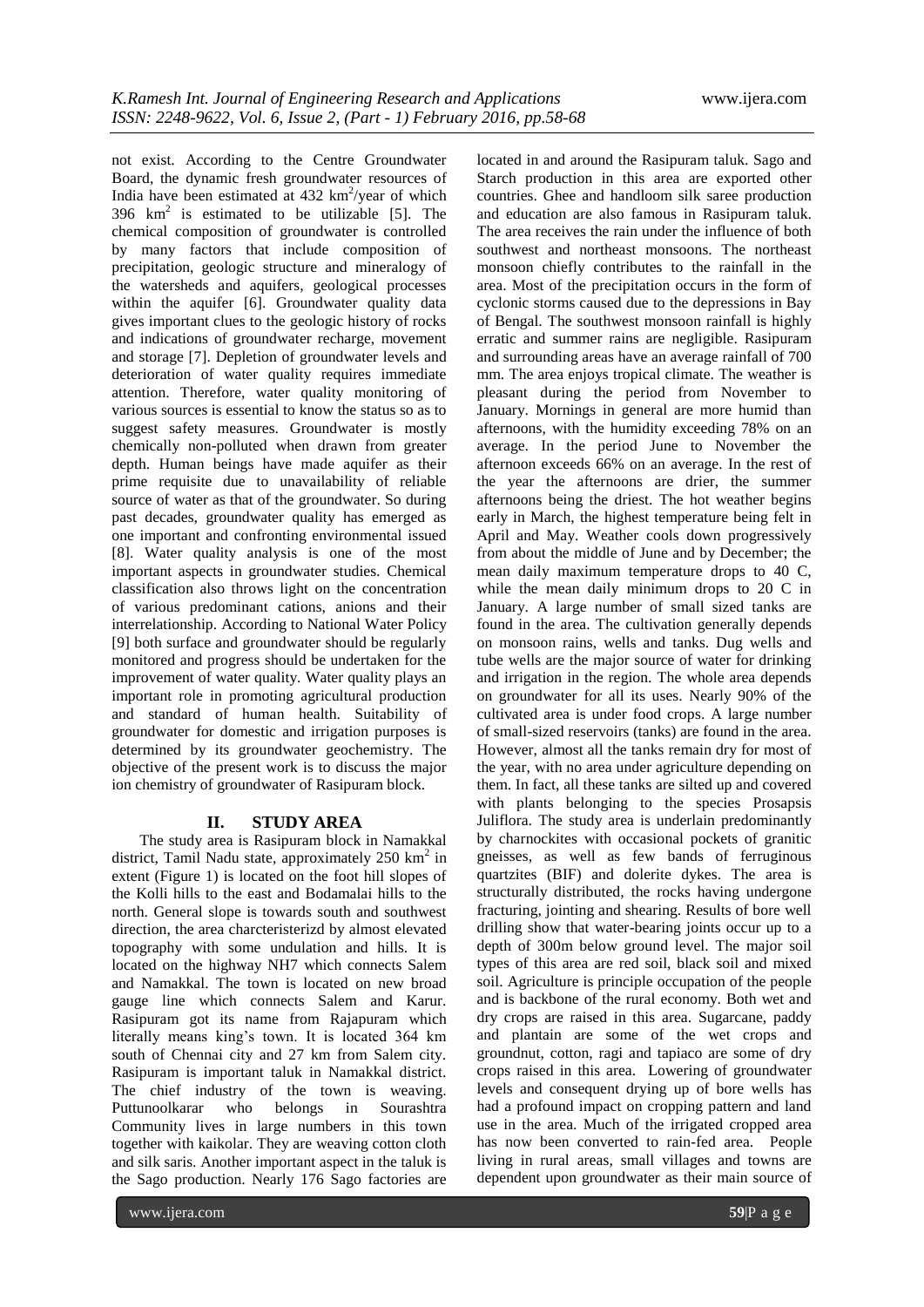

## **Fig.1: Location of the study area**

*K.Ramesh Int. Journal of Engineering Research and Applications* www.ijera.com *ISSN: 2248-9622, Vol. 6, Issue 2, (Part - 1) February 2016, pp.58-68* **with sampling wells**

water for domestic, industrial and agricultural needs. This large use and dependency on groundwater indicates that these resources are highly valuable and must be protected for the present and future use also. the introduction of the paper should explain the nature of the problem, previous work, purpose, and the contribution of the paper. The contents of each section may be provided to understand easily about the paper.

#### **III. MATERIAL AND METHODS**

Groundwater samples were collected randomly from 15 wells during winter period January 2015 from open wells and tube wells. The collected groundwater samples were transferred into precleaned polythene container for analysis of chemical characters. Electrical Conductivity (μS/cm) and hydrogen-ion activity (pH) of water samples were measured in the field by using portable kits. The collected groundwater samples were carried to the laboratory for the analysis of major ions such as  $Ca^{2+}$ ,  $Mg^{2+}$ , Na<sup>+</sup>, K<sup>+</sup>, CO<sub>3</sub><sup>2</sup>, HCO<sub>3</sub><sup>-</sup>, Cl<sup>-</sup>, SO<sub>4</sub><sup>2-</sup> and trace ions  $NO_3$ , F. The water quality variables analysis was done as per the standard procedure [10].



#### **Fig.1: Location of the study area with sampling wells**

## **IV. RESULTS AND DISCUSSION**

**Physico-Chemical Analysis of Groundwater:** The groundwater quality analysis of different groundwater samples have been carried out for pH, EC, Ca<sup>2+</sup>, Mg<sup>2+</sup>, Na<sup>+</sup>, K<sup>+</sup>, CO<sub>3</sub><sup>2</sup>, HCO<sub>3</sub><sup>-</sup>, Cl<sup>-</sup>, SO<sub>4</sub><sup>2</sup> ,NO<sup>3</sup> - , F- . The data were used for understanding the spatial distribution of ions, suitability for domestic and irrigation purposes and it is described as below. The pH of a solution is the negative logarithm of hydrogen ion concentration in moles per liter. pH is dependant on the carbon-dioxide-carbonatedependant on the carbon-dioxide-carbonatebicarbonate equilibrium. pH is considered as an important ecological piece factor and piece of information on many types of geochemical equilibrium of solubility calculation [11]. Most natural groundwater has pH of 4 to 9. The pH is measured in the field at the time of collection of samples. Drinking water with a pH range of 6.5-8.5 is generally considered satisfactory (Figure 2). pH is one of the most important factors which serves as an index of the pollution. The purpose of finding the pH values is to determine whether the drinking water is acidic or alkaline in nature. About 86.67% of the samples are slightly alkaline in nature and the remaining 13.33% falls under the slightly acidic category. It is observed that almost all the water samples have pH value within the permissible limit prescribed by Indian standards. From the results it is clear that the pH of water is mainly due to the equilibrium between free  $CO_2^{2}$  and  $HCO_3^-$  ions. TDS is the concentration of all dissolved minerals in water indicates the general nature of salinity of water. To ascertain the suitability of groundwater for any purposes, it is essential to classify the groundwater depending upon their hydrochemical properties based on their TDS values [12]. The groundwater of the area is fresh water except a few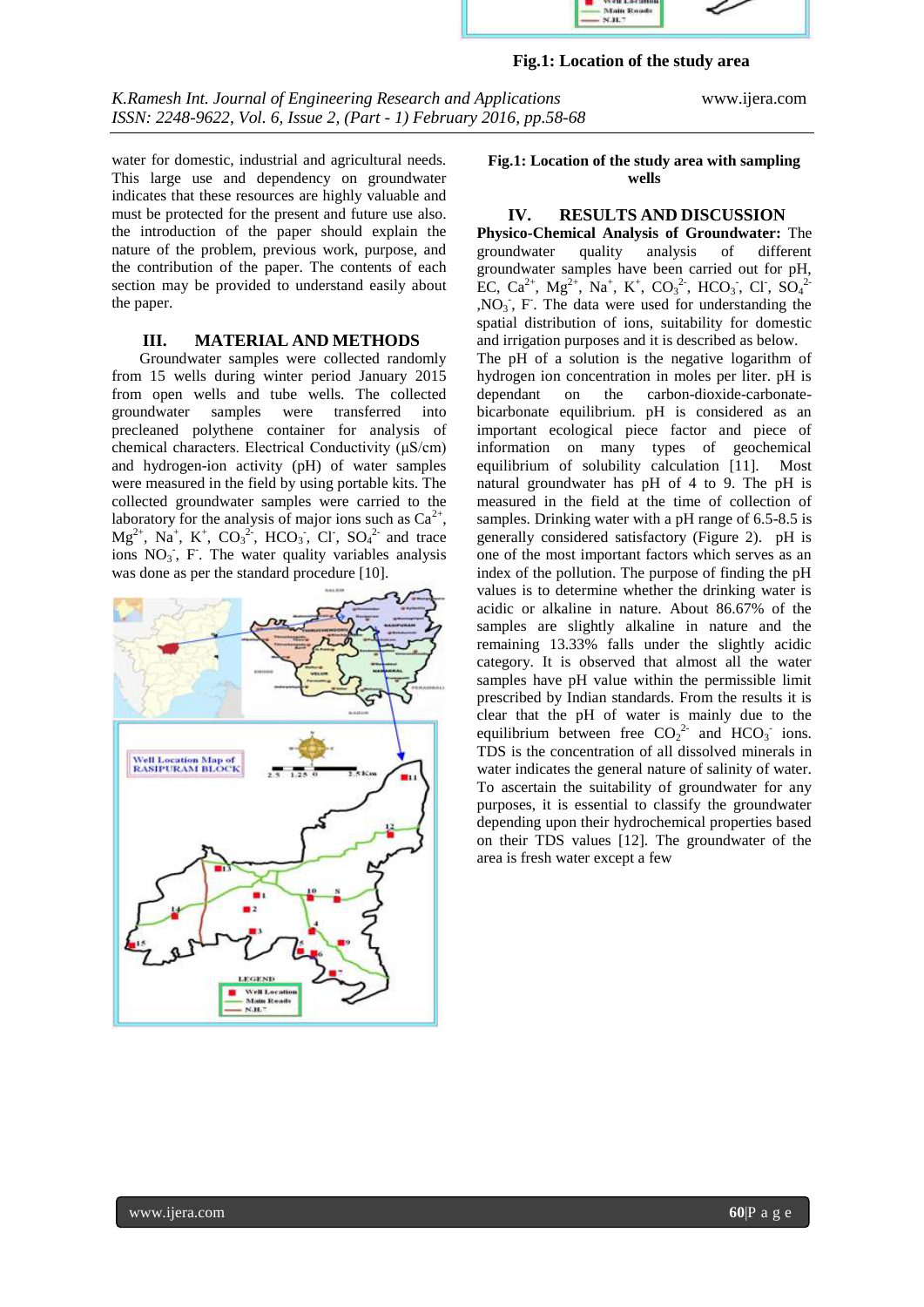

**Fig.3: Spatial distribution of Mg2+, Na<sup>+</sup> , K<sup>+</sup> and Cl-of groundwater**

samples representing brackish water. Most of the groundwater samples are within the maximum permissible limit for drinking as per the BIS standards. Water containing high TDS is of inferior palatability and may produce unfavorable physiological reaction in the transient consumer [13]. Total dissolved solids indicate the salinity behavior of groundwater. The TDS observed from this area is between 111.36-1766.4 mg/l. Based on the classification of Davis and De Wiest [14], 12 samples are below 1000 mg/l having fresh water condition and 3 samples has slightly saline around 1000-3000 mg/l. High levels of TDS would affect water taste and lead to gastrointestinal irritation. The variation of TDS is shown in Figure 2.

Hardness is very important in decreasing the toxic effect of poisonous element. Total Hardness (TH) is caused primarily by the presence of cations such as  $Ca^{2+}$ ,  $Mg^{2+}$  and anions such as  $CO_3^{2+}$ ,  $HCO_3^{2+}$ , Cl<sup>2</sup>, SO<sub>4</sub><sup>2</sup> in water and Eutropication the water containing excess hardness is not desirable for potable water. It consumes more soap during washing of cloths. Water hardness has no adverse effects; however, some evidence indicates its role in heart diseases [15]**.** Jain [16] opined that hardness of 150- 300 mg/l and above may cause kidney problems and kidney stone formation, as it cause unpleasant taste an reduce ability of soap to produce lather. Hard water is unsuitable for domestic use. In this region, the total hardness varies between 164 to 3840mg/l (Figure 2). Most of the samples are hard water and in some area hardness was very high, also beyond the permissible limit. BIS has prescribed desirable limit of total hardness is 300 mg/l and permissible limit in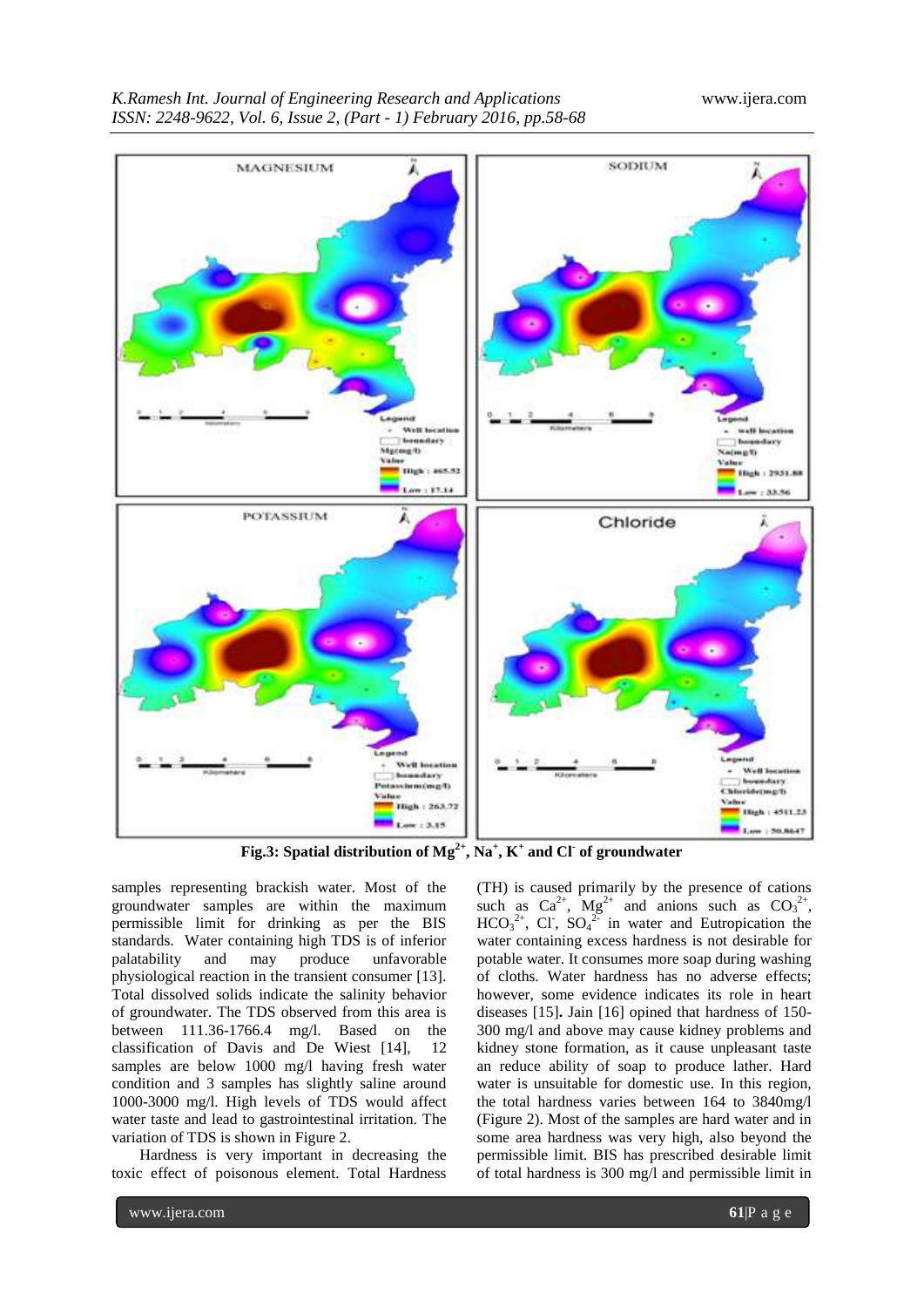the absence of alternate source is 600 mg/l. The incidence of total hardness attributed to the composition of lithounits constituting the aquifers in the area.

Calcium ( $Ca^{2+}$ ) and Magnesium ( $Mg^{2+}$ ) in waters are generally used to classify the suitability of waters.  $Ca<sup>2+</sup>$  may dissolve readily from carbonate rocks and lime stones or be leached from soils. It is one of the important nutrients for organisms and as such has no hazardous effect on human health. Depending on the type of rocks, its quantity in natural water varies from 10 to 100 mg/l.  $Ca^{2+}$  is an essential nutrition element for human being and aids in maintaining the structure of plant cells and soils. [17] Insufficiency of  $Ca^{2+}$ causes severe rickets; excess causes concretions in the body such as kidney or bladder stones and irritation in urinary passages [18]. The value of  $Ca^{2+}$ concentration varies in the range of 37 to 760 mg/l (Figure 2). For most of groundwater samples, the  $Ca^{2+}$  values are found within the maximum permissible limit (200 mg/l). The continuous high intake of  $Ca^{2+}$  may cause stone problem which is also noticed in the area

Magnesium  $(Mg^{2+})$  is present in the groundwater from natural sources like granitic terrain which contain large concentration of these elements. A large number of minerals and rocks contain  $Mg^{2+}$  and it dissolves in surface and groundwater.  $Mg^{2+}$  generally occurs in lesser concentration than  $Ca^{2+}$  because of dissolution of  $Mg^{2+}$  rich minerals is slow process and calcium is more abundant in the earth crust [19]. Concentration >500 mg/l impart unpleasant taste to water making it unpalatable. Higher concentration of  $Mg^{2+}$  makes the water unpalatable and act as laxative to human beings. It adds up in the environment by use of fertilizer for agricultural practices and from cattle feed [20]. High concentration combined with  $SO_4^2$  acts as laxative to human beings. The Mg<sup>2+</sup> value of all the samples varies in the range of 17 to 466 mg/l (Figure 3). It is confirmed that the Mg<sup>2+</sup> values most of the groundwater samples is within the maximum permissible limit (150 mg/l).

 $Na<sup>+</sup>$  and  $K<sup>+</sup>$  are naturally occurring elements in groundwater. These two elements are directly added into groundwater from industrial and domestic wastes and contribute salinity of water.  $Na<sup>+</sup>$  is one of the important cations occurring in natural waters and is derived from weathering rocks. Domestic wastes and industrial wastes are rich in  $Na<sup>+</sup>$  and are contribute salinity of water. At lower concentration there are no adverse effects on the health. The Na<sup>+</sup> value of all the samples varies in the range of 33 to 2935 mg/l(Figure 3). High concentration of  $Na<sup>+</sup>$  ion in drinking water may cause heart problems and high  $Na<sup>+</sup>$  in irrigation water may cause salinity problems [21]. So, most of the groundwater samples in the area is within the permissible limit (200 mg/l) suggested by WHO.

Potassium  $(K^+)$  is essential element for humans, plants and animals and derived in food chain mainly from vegetation and soil. The main sources of  $K^+$  in groundwater include rain water, weathering of potash silicate minerals, use of potash fertilizers and the use of surface water for irrigation.  $K^+$  is also naturally occurring element but occurs at lower concentration than sodium, calcium and magnesium. It has similar chemistry like sodium and remains in solution without forming any precipitate. As such, it is not very much significant from the health point of view. The  $K^+$  value of all the samples varies in the range of 3.1 to 264 mg/l (Figure 3). High amount of  $K^+$  in the groundwater sample is due to the presence of silicate minerals from ingenious and metamorphic rocks [22]. It is found that the Potassium values in all the samples are within the permissible limit (12 mg/l).

Chloride in groundwater may originate from both natural and anthropogenic sources. Atmospheric precipitation, dissolution of salt deposits and weathering of halite and evaporate are considered as the major lithogenic source of Cl in the groundwater. Possible anthropogenic source of Cl<sup>-</sup> are septic, industrial and animal waste, fertilizers leachate from landfill and waste dump [23]. People who are not accustomed to high chloride are subjected to laxative effect. The Cl<sup>-</sup> value of all the samples varies in the range 50 to 4516 mg/l (Figure 3). Cl imparts a salty taste and some times higher consumption causes the crucial for the development of essential hypertension, risk for stroke, left ventricular hypertension, osteoporosis, renal stones and asthma in human beings [24]. Although, the Cl plays an important role in balancing the level of electrolyte in blood plasma, but higher concentration can produce some physical disorders. Soil porosity and permeability also play an important role in building up the chloride value. If the water with high chloride concentrations used for construction purpose, this may corrode the concrete. The large lateral variation and high concentrations of chloride in some groundwater samples may be attributed to the local recharge, leaching of salt, saline residues in the soil and municipal, domestic and animal wastes.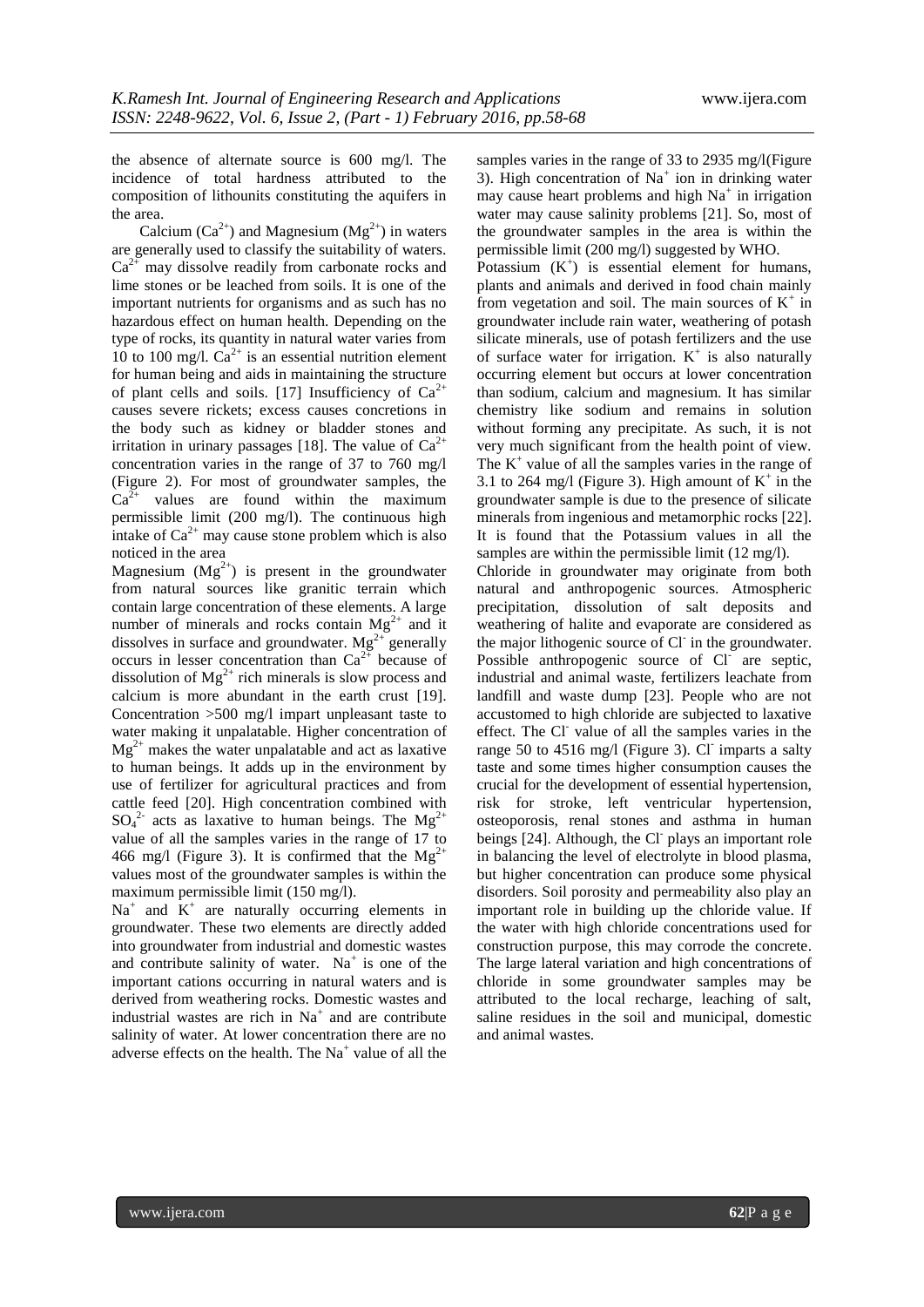

**Fig.4: Spatial distribution of HCO3 and WQI of groundwater**

The permissible limit of chlorine for drinking is 250 mg/l and for irrigation it is 600mg/l.

Bicarbonate was observed in the range of 144- 480 mg/l (Figure 4), most of the groundwater samples are within the permissible limit (150 mg/l) as per the WHO guidelines. Weathering of carbonate and/or alumino-silicateminerals with a secondary contribution from dissolution of  $CO<sub>2</sub>$  gases are the primary source of  $HCO<sub>3</sub>$  in the groundwater. This  $CO<sub>2</sub>$  can be produced by the oxidation of organic matter and by root respiration in the unsaturated zone, followed by the dissolution in the recharge water to form bicarbonate [25]. In addition, bicarbonate is also be produced by the dissolution of carbonate and the weathering of silicate minerals. The elevated values suggest that the groundwater system is open to soil  $CO<sub>2</sub>$ , resulting from the decay of organic matter and root respiration, which in turn ,combines with rainwater to form bicarbonate. High amount of alkalinity in water is harmful for irrigation which leads to soil damage and reduce crop yield.

Source of nitrates in groundwater include human activity such as application of fertilizer in farming practices, human and animal waste. The concentration of nitrate in the area is low and ranged between 4.1 to 36 mg/l which is below the permissible limit of 45 mg/l according to Indian standards. Nitrate is an important pollutant in the environment, generally derived from atmospheric precipitation, agricultural fertilizers, human and animal excrete, biological fixation and nitrification of organic N and NH4 [23]. Toxicity of nitrates in infants causes health disorders such as methaemoglobiaemia, goiter, hypertension, cyanosis and asphyxia (blue baby syndrome) in infants less than 3 months [26]. Nitrate-nitrogen (NO3-N) in

groundwater may results from point sources such as sewage disposal systems and livestock facilities, nonpoint sources such as fertilized cropland.

The fluoride values in the study area ranges from 0.09 to 0.34 mg/l. The concentration of fluoride in groundwater is principally governed by climate, the composition of the host rock and hydrogeology [27, 28]. Fluoride is the principle bearer of fluoride and is found in granite, gneiss and pegmatite [29]. Probable source of high fluoride in Indian waters seems to be that during weathering and circulation of water in rocks and soils fluorine is leached out and dissolved in groundwater. High concentration of fluoride is also due to fertilizer usage in agricultural activities for killing the insects. The fluorides concentration in all the samples is below the BIS standards limit 1.0 mg/l. Fluoride is beneficial for human beings as a trace element, this protects tooth decay and enhances bone development. Excess intake of fluoride through drinking water causes fluorosis on human being.

#### **Water Quality Index**

Groundwater chemistry has been utilized as a tool to outlook water quality for various purposes [30]. Water quality index were calculated using nine indicator parameters of water quality and the National Sanitation Foundation (NSF). Water quality index (WQI) is an important technique for demarcating groundwater quality and its suitability for drinking purposes [31]. The concept of WQI to represent gradation in water quality was first proposed by Horten [32]. WQI is defined as a technique of rating that provides the composite influence of individual water quality parameters on the overall quality of water for human consumption [33]. The standard for drinking purposes as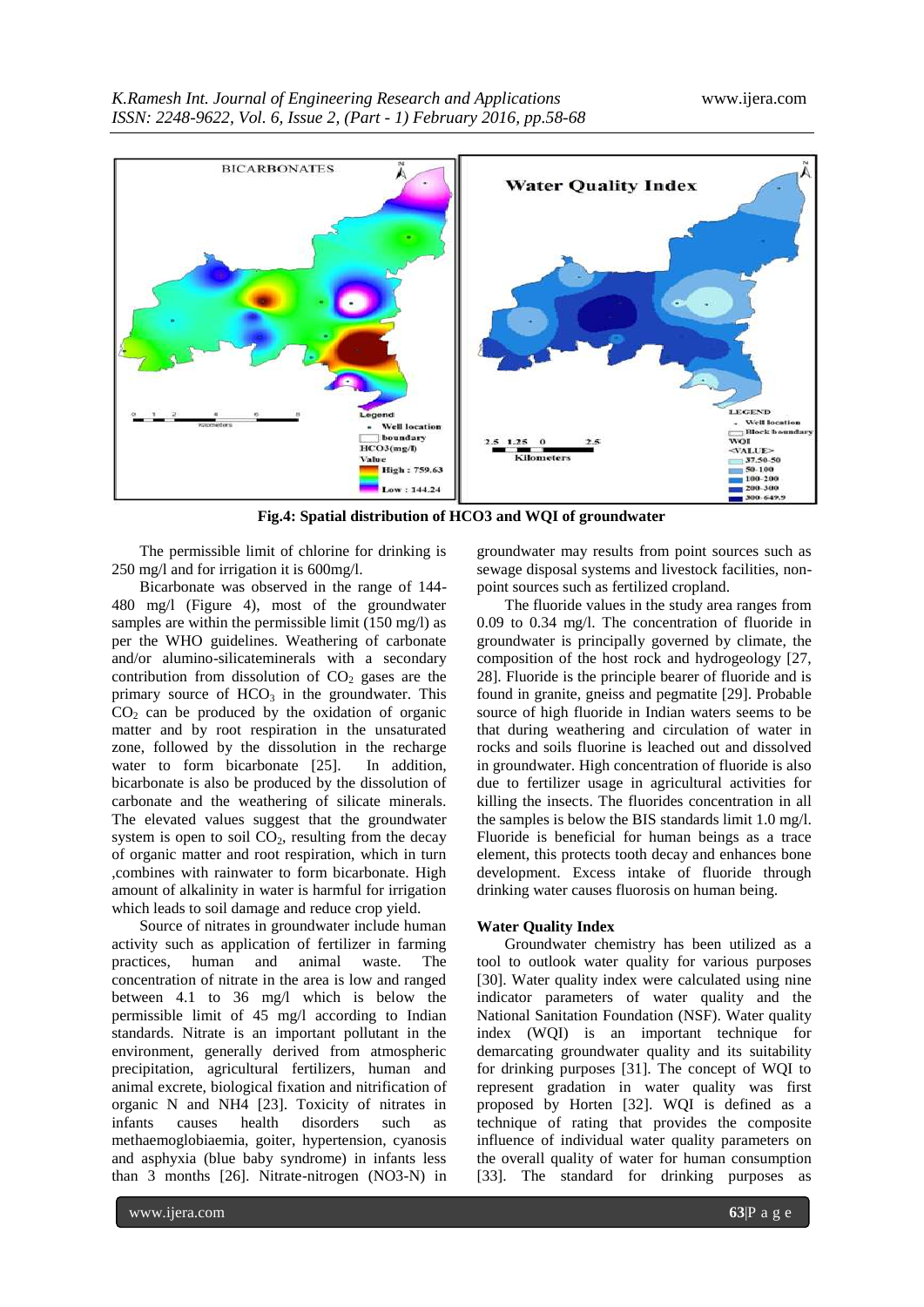recommended by IS-10500 is considered for the calculation of WQI. The spatial distribution of water quality index is shown in Figure 4. The WQI has been calculated is ranged from 37.34 to 650 (Figure 4).The computed WQI values for 15 wells as shown in fig and therefore can be categorized into 5 types "excellent water to unsuitable water". Accordingly 1 water sample class (I) is excellent water, 1 water sample in class(II) is good water, 5 samples in class (II) is poor water, 6 samples in class (IV) is very poor water and 2 samples in class (V) is unsuitable for drinking purpose. Hence majority of the water samples are poor to very poor in water quality.

### **Classification of groundwater**

The trilinear diagram of Piper are very useful in determining chemical relationships in groundwater is more definite terms than is possible with other plotting methods [34]. Piper's trilinear method is used to classify the groundwater, based on basic geochemical characters of the constituent ionic concentration. The chemical data of the groundwater samples collected from the study area are plotted in the piper's diagram (Figure. 5). The piper diagram shows the type of water present in a region. About 60% of the water samples are Na-Cl type and 33.37% comes under Mixed Ca-Na-Cl type and only one sample in Ca-HCO3 type (Figure 5). It can be inferred from plots that the groundwater was of mixed type with multiple processes involved in its evolution.





#### **Irrigation Water Quality Assessment**

The suitability of water for irrigation purposes depends upon its mineral constituents. Excessive amounts of dissolved ions in irrigation water affect

plants and agricultural soil physically and chemically, thus educing the productivity. The physical effects of these ions are to reduce the osmotic pressure in the plant, thus preventing water to reaching the branches and leaves. The chemical effects disrupt plant metabolism. It is the quantity of certain ions, such as sodium and boron, rather than the total salt concentration that affects plant development. The control of salt and alkali in the soil is an important as the supplying of irrigation water for the development and maintenance of successful irrigation project. Parameters such as EC, sodium percentage (Na%), Sodium adsorption Ration (SAR), Residual Sodium Carbonate (RSC) and permeability index (PI) were used to assess the suitability of groundwater for irrigation purposes as shown in Table 1.

#### **Salinity Hazard**

Sodium Adsorption Ration (SAR) is an estimate of the degree to which sodium will be adsorbed by the soil. It is used to evaluate the suitability of water for irrigation. High value of SAR means that sodium in the water may replace calcium and magnesium ions in the soil, potentially causing damage to the soil structure and such soil becomes impermeable leading to low fertility and cultivation ability [35]. Sodiumrich water [36] may deteriorate the physical structure of the soil (pore clogging). SAR is an important parameter for determine the suitability of groundwater for irrigation because it is measure of alkali/sodium hazard to crop [37]. Salinity and toxicity problems of irrigation water are attributed to SAR. Sodium adsorption ratio is the proportion of sodium to calcium and magnesium, which affect the availability of water to the crop. The values of SAR of the groundwater samples ranged from 1.12 to 20.65 (Figure 6). The groundwater samples are plotted on the basis of their SAR and EC values according to the diagram published by USSL (Fig2). Sodium hazard of irrigation water can be well understood by knowing SAR which determines its utility for agricultural purposes. The most of the groundwater samples fall in C3S2 (High saline and medium sodium) zone that can be used for irrigational purposes. Most of the analyzed groundwater samples are medium sodium waters meaning that the water is most suitable when used on coarse-textured or organic soil with good permeability and plants with good salt tolerance. A Graph is plotted between Electrical Conductivity and Sodium Adsorption Ratio, from the graph it is inferred that about 80% of the sample have good water infiltration capacity and only 20% have Poor Water Infiltration capacity**.**

#### **Wilcox Diagram**

Sodium concentration is important in classifying irrigation water because sodium reacts with soil to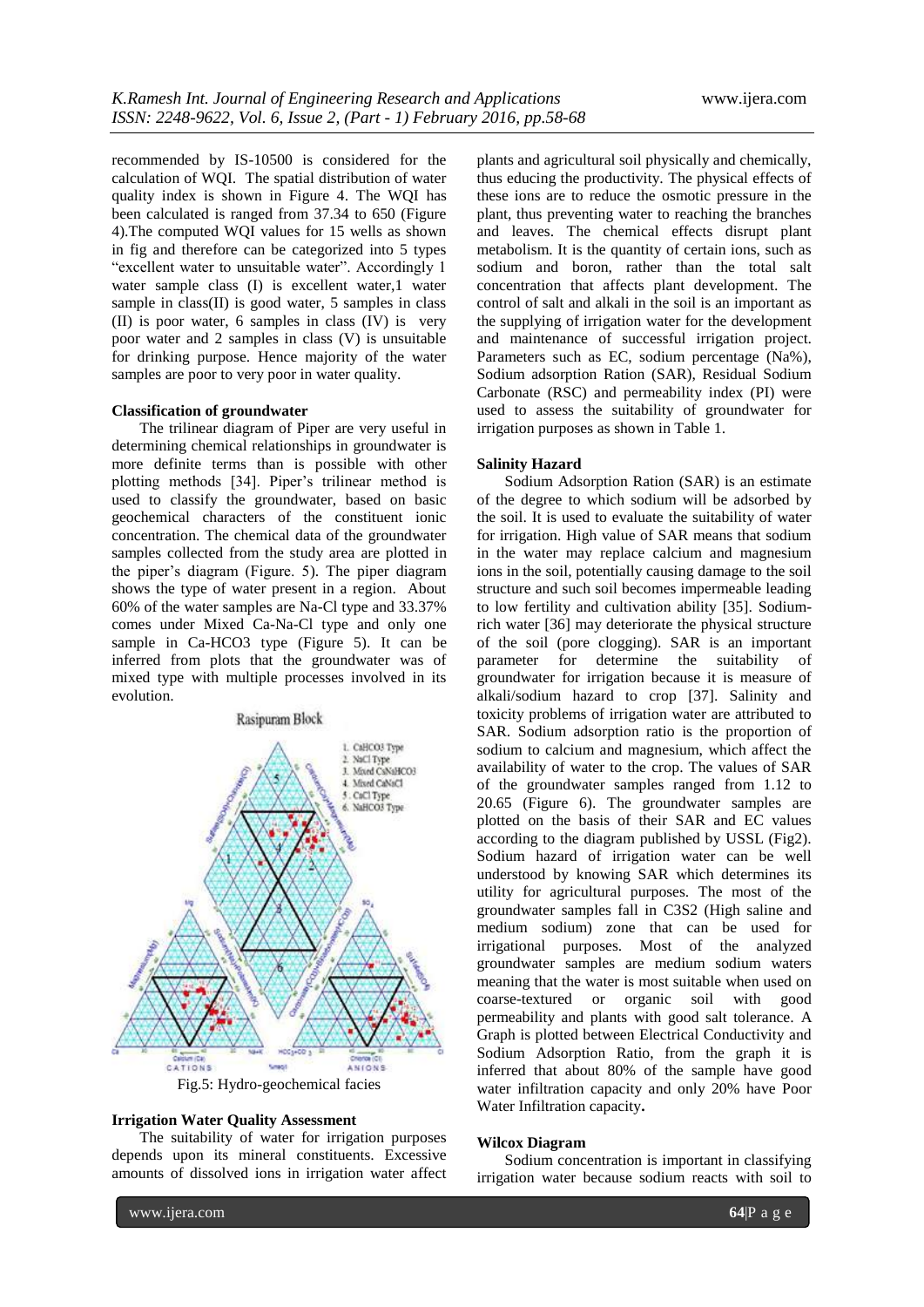reduce its permeability [38]. Wilcox proposed a diagram for irrigation groundwater. The percent sodium is plotted against EC (Figure 7). The  $Na<sup>+</sup>%$  in the study area ranged between 28% and 68% in the groundwater. The maximum Na content of 60% is recommended for irrigation water. Classifying groundwater based on Na% and EC following Wilcox. Figure shows that about 60% of samples falls in good to permissible and 20% of samples falls in excellent to good category, 13.33% of samples occur in the fields of permissible to doubtful and 6.67% of samples comes under doubtful to unsuitable category.

## **Residual Sodium Carbonate (RSC)**

Residual Sodium Carbonate (RSC) value considers the bicarbonate content of the water. High concentration of bicarbonate leads to an increase in pH value of water that causes dissolution of organic  $C_1$  250  $C_2$  750  $C_3$  2250  $C_4$ 



**Fig.6: USSL diagram and SAR vs. EC diagram suitability for irrigation**

matter. An increase in RSC value leads also to precipitate calcium and magnesium that can cause increase sodium content in the soil. The high concentration of bicarbonate ion in irrigation water leads to its toxicity and affects the minerals nutrition of plant.

According to Eaton's classification, water with RSC greater than >2.5 epm is considered unsuitable for irrigation [39]. The water with RSC of 1.25 to 2.5 is considered as marginal and those with a value less than <1.25 are safe for irrigation purpose. All the water samples analyzed had RSC values of less than 1.25 suggesting that the water can be used for irrigation purpose.

#### **Residual Sodium Bicarbonate (RSBC)**

The RSBC was calculated according to [40] using; where, all concentration of the constituents is expressed in meq/l. According to the US Department of Agriculture, water having more than 2.5 epm of RSBC is not suitable for irrigation purposes. All groundwater samples of the study area had RSBC less than 2.5 epm indicating that the water is safe for irrigation purposes.



**Fig.7: Wilcox diagram suitability for irrigation**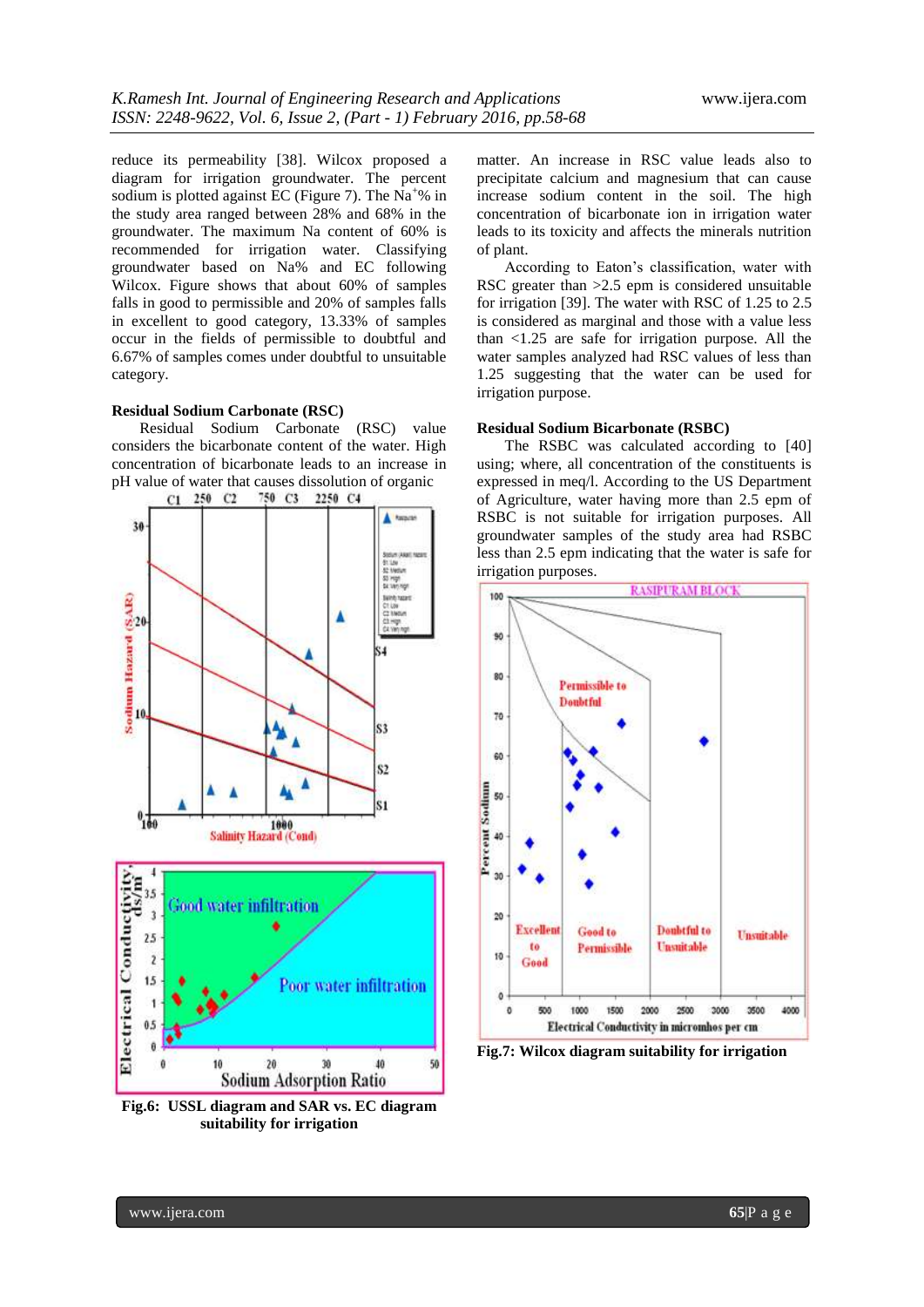|                        | <b>Table: 1 Groundwater Classification Based on</b> |  |  |  |
|------------------------|-----------------------------------------------------|--|--|--|
| A gricultural Hilities |                                                     |  |  |  |

| <b>Electrical</b><br>Conductivity $(\mu S$ / | Agricultural Utilities<br><b>Salinity Class</b> | <b>Sample</b><br><b>Number</b> |
|----------------------------------------------|-------------------------------------------------|--------------------------------|
| cm)                                          |                                                 |                                |
| $<$ 250                                      | Excellent                                       | 1                              |
| 250-750                                      | Good                                            | $\overline{2}$                 |
| 750-2250                                     | permissible                                     | 11                             |
| 2250-4000                                    | $\overline{U}$ nsuitable<br>or                  | $\mathbf{1}$                   |
|                                              | Very high C4                                    |                                |
| %Na                                          | <b>Suitability</b>                              | <b>Sample</b>                  |
|                                              | for irrigation                                  | <b>Number</b>                  |
| $<$ 20                                       | Excellent                                       | Nil                            |
| 20-40                                        | Good                                            | 5                              |
| $\overline{40}$ -60                          | Permissible                                     | 6                              |
| $60 - 80$                                    | Doubtful                                        | $\overline{\mathcal{A}}$       |
| > 80                                         | Unsuitable                                      | Nil                            |
| <b>SAR</b>                                   | of<br><b>Type</b>                               | <b>Sample</b>                  |
|                                              | Water                                           | <b>Number</b>                  |
|                                              | <b>Classification</b>                           |                                |
| < 10                                         | Excellent                                       | 12                             |
| $10-18$                                      | Good                                            | $\mathfrak{D}$                 |
| 18-26                                        | Doubtful                                        | 1                              |
| $>26$                                        | Unsuitable                                      | Nil                            |
| PI                                           | of<br>Type                                      | <b>Sample</b>                  |
|                                              | Water                                           | <b>Number</b>                  |
|                                              | <b>Classification</b>                           |                                |
| $<$ 25%                                      | with<br>Good                                    | Nil                            |
|                                              | 75%<br>max.                                     |                                |
|                                              | permeability                                    |                                |
| 25-75%                                       | Good                                            | 15                             |
| < 75%                                        | Unsuitable                                      | Nil                            |
|                                              | 25%<br>with                                     |                                |
|                                              | max.                                            |                                |
|                                              | permeability                                    |                                |

#### **Permeability index (PI)**

The soil permeability is affected by long term use of irrigation water. It is influenced by sodium, calcium, magnesium and bicarbonate contents of soils. Doneen has evolved a criterion for assessing the suitability of water for irrigation based on permeability index [41]. The PI values >75% comes under class I and indicates that the excellent quality of water for irrigation. The PI values between 25% - 75% comes under class II indicates that the good quality of water for irrigation and the PI value less than 25% comes under class III indicates that the unsuitable nature of water for irrigation. In the present study, the PI values range from 36.9% to 71.3% respectively. The above result therefore suggests that water samples fall within class II and can be categorized as good irrigation water.

## **Kelly's Ratio**

Kelly's ratio measuring Na+ against Ca2+ and Mg2+ [42] is known as Kelley's ratio, and it is used to rate irrigation water. 90% of the tested samples classified as good because all the KR values fall within the permissible limit of 1, indicating the good quality of groundwater for irrigation purpose.

# **V. CONCLUSION**

The quality of groundwater in the study area is fresh to brackish, moderately hard to very hard. The piper plot shows that most of the groundwater samples fall in the field of Na-Cl type and mixed CaNaCl. TH is generally high to very high in the study area therefore it is unsuitable for drinking purposes. The information provided in WQI. The concentrations of major ions in groundwater are with in the permissible limits for drinking except in some places. The suitability of water for irrigation is evaluated based on USSL, Wilcox, RSC, PI diagram. On the basis of USSL and Wilcox diagram the groundwater are within the safe limit of irrigation except few locations. This attributes that groundwater in a few places can be used for plants having good salt tolerance cropping patterns to overcome suitability problems for irrigation purposes. However, PI values indicate that most of the groundwater samples are suitable for irrigation. Most of the samples in Rasipuram block fall in the suitable range for irrigation purposes. Natural and anthropogenic activities affect the spatial variation of groundwater quality in the area. Hence continuous monitoring of groundwater quality is essential in order to supply potable water to the rural people.

# **REFERENCES**

- [1] United Nations Development Programme: Groundwater Survey, The Hydrological Conditions of Bangladesh, UNDP Technical Report DP/UN/BGD-74-009, 1982.
- [2] R. Rizwan, and Gurdeep Singh, Physicochmical analysis of groundwater in Angul-Tacher region of Orissa, India, *Journal of American Science, 5(5)*, 2009: 53-58
- [3] CWC, Central Water Commission, Water and related statistics, Central Water Commission, Ministry of Water Resources, Government of India, New Delhi,2006.
- [4] UNESCO, The UN World Water Development Report: Water for people, Water for life, 2003. [www.unesco.org/water/wwap/index.shtml](http://www.unesco.org/water/wwap/index.shtml)
- [5] A. Mohan, R.K Singh, K. Pandey, V. Kumar and V. Jain, Assessment of water quality in industrial zone of Moradabad: Physicochemical parameters and water quality index, *Indian Journal of Environmental Protection, 27(11),* 2007, 1031-1035.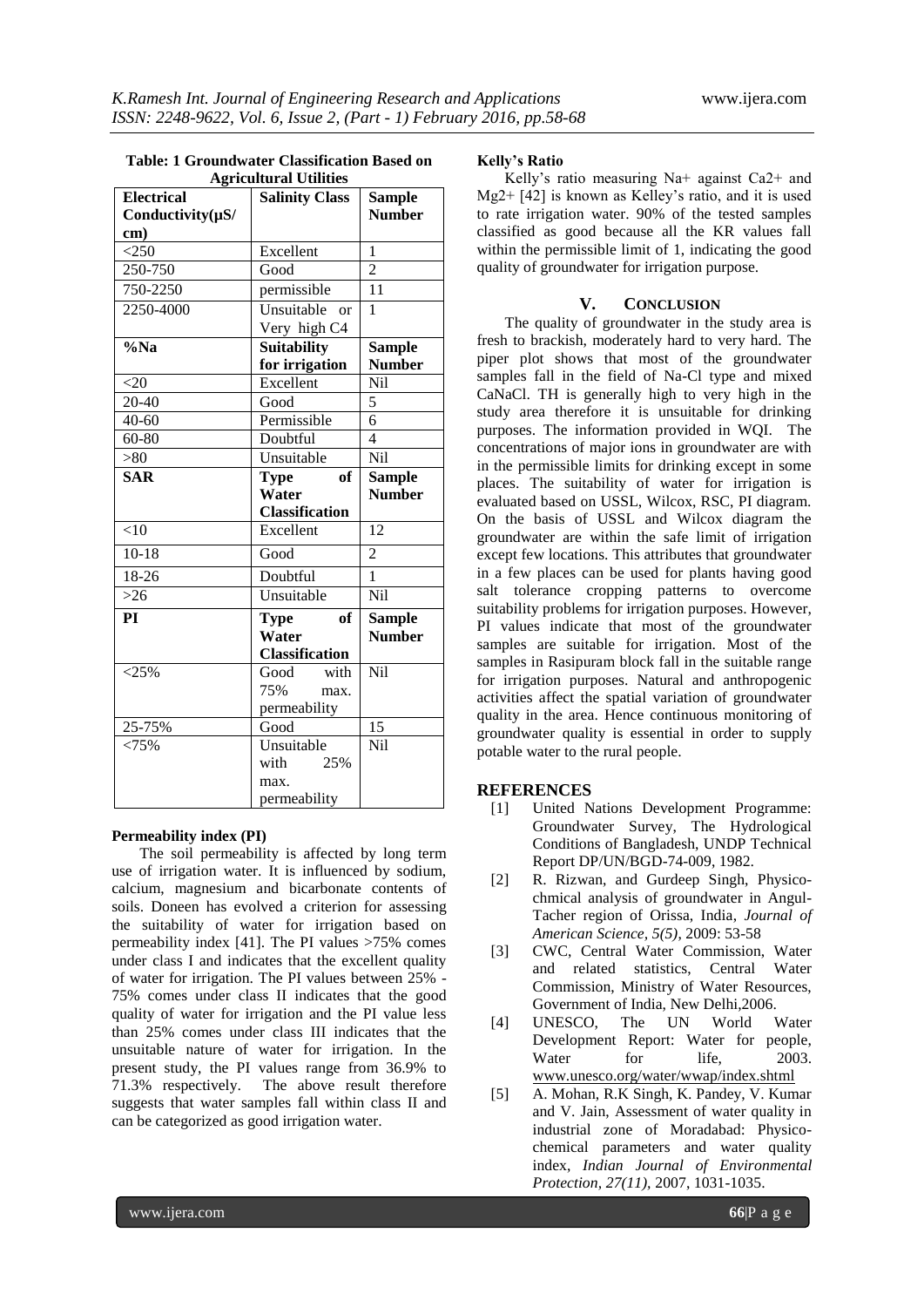- [6] L. Andre, M. Franceschi, P. Pouchan and O. Atleria , Using geochemical data and modeling to enhance the understanding of groundwater flow in a regional deep aquifer, Aquitaine Basin, south-west of France, *Journal of Hydrology, 305,* 2005, 40-62.
- [7] WC. Walton, Groundwater resources evaluation, McGraw Hill Book, New York, 1970.
- [8] R. Ravichandra and OS. Chandana, Study on evaluation on groundwater pollution in Bakkannaplem,Visakhapatnam,*Nature, Environment and pollution Tchnology, 5(2),* 2006, 203-207.
- [9] NWP, National Water Policy, Ministry of Water Resources, Government of India, 2012.
- [10] APHA, American Public Health Association, Standard method for examination of water  $\&$  wastewater (20<sup>th</sup>) ed), Washington D.C, 2002.
- [11] R.Shyamala, M.Shanthi and P.Lalitha, Physiochemical analysis of borewell water samples of Telungupalayam area in Coimbatore District, Tamil Nadu, India, *E-Journal of Chemistry, 5(4),* 2008, 924-929.
- [12] D.Carroll, Rainwater as a chemical agent of geological processes: a review, USGS Water Supply Paper, 1962, 1535.
- [13] A. Abdul Jameel, Evaluation of drinking water quality in Tiruchirapalli, *Indian Journal of Environmental Health, 44,* 2002, 108-112
- [14] S.N. Davis and De Wiest, Hydrology, John Wiley and Sons, New york, 1996, 463.
- [15] H.A.Schroeder, Relation between mortality from cardiovascular disease and treated water supplies. JAMA 172: 1960, 1902- 1908
- [16] C.K.Jain, Fate of trace elements present in industrial effluents discharged into river, Technical report, CS(AR)148, National Institute of Hydrology, Roorkee, India, 1993
- [17] K.V.R.Chari and M.G.Lavanya, Groundwater contamination in Cuddapah urban area, Andhra Pradesh, In Proceeding on regional Workshop of Environmental aspects of groundwater development KU, Kuruhshetra Oct, 17-19, Kurukshetra, India, 1994, 130-134.
- [18] CPCB, Guidelines for water quality management, Central Pollution Control Board, Parivesh Bhavan, East Arjun Nagar, New Delhi, 2008.
- [19] N.Varadarajan, B.K.Purandara and Bhism Kumar, Assessment of groundwater quality in Ghataprabha Command area, Karnataka,

India, *Journal of Environ. Science and Engg, 53(3),* 2011, 341-348.

- [20] S.M. Deshpande and K.R. Ahen, Evaluation of Groundwater Quality and its Suitability for Drinking and Agriculture use in parts of Vaijapur district, Aurangabad, MS, India, *Research Journal of Chemical Sciences, 2(1)*, 2012, 25-31.
- [21] Chadrik Rout and Arabinda Sharma, Assessment of drinking water quality, a case study of Ambala Cantonment area, Hariyana, India, *International Journal of Environmental Sciences,* 2(2), 2011, 933- 945.
- [22] A.Zahir Hussain and N.D. Abdual Jameel, Monitoring the Quality of groundwater on the bank of Uyyankondan channel of river Cauvery at Tiruchirappali, Tamil Nadu, India, *Environmental Monitoring and Assessment, 10.10007/S 10661, 011,* 2011, 1910-14.
- [23] CAJ.Appelo and D.Postma, Geochemistry, groundwater and pollution  $(2<sup>nd</sup>$  ed), Bakema, Amsterdam, 1996, 635.
- [24] M.F.McCarthy, Should we restrict chloride rather than sodium? Med Hydotheses, 63, 2004, 138-148.
- [25] K.Ramesh and P.Bhuvana Jagadeeswari, Hydrochemical Characteristics of Groundwater for Domestic and Irrigation Purposes in Periyakulam Taluk of Theni District, Tamil Nadu, *International Research Journal of Environment Sciences, 1(1),* 2012, 19-27.
- [26] H.M.Raghnath, Groundwater, 2<sup>nd</sup> Ed. Wiley Eastern Ltd, New Delhi, India, 1987, 344- 369.
- [27] D.Sujatha and B. Rajeswara Reddy, Quality and Characteristization of groundwater in the south-eastern part of Ranga Reddy District, Andhra Pradesh, *Environmental Geology, 44*, 2003, 579-586.
- [28] K.Ramesh and Soorya Vennila, Evaluation of Fluoride Concentration in Groundwater of Periyakulam, *International Journal of Research in Chemistry and Environment, 4,* 2014, 38-47.
- [29] N.V. Rama Rao, Geochemical factors influencing the distribution of fluoride in rocks, soil and water resources of Nalgonda district*, AP* Thesis, Osmania University, Hyderabad, 1982.
- [30] S.N. Rao, Seasonal Variation of groundwater quality in a part of Guntur District, Andhra Pradesh, India, *Environmental Geology, 49*, 2006, 413-429.
- [31] T.N.Tiwari and M.A. Mishra, A prelimary assignment of water quality index of major